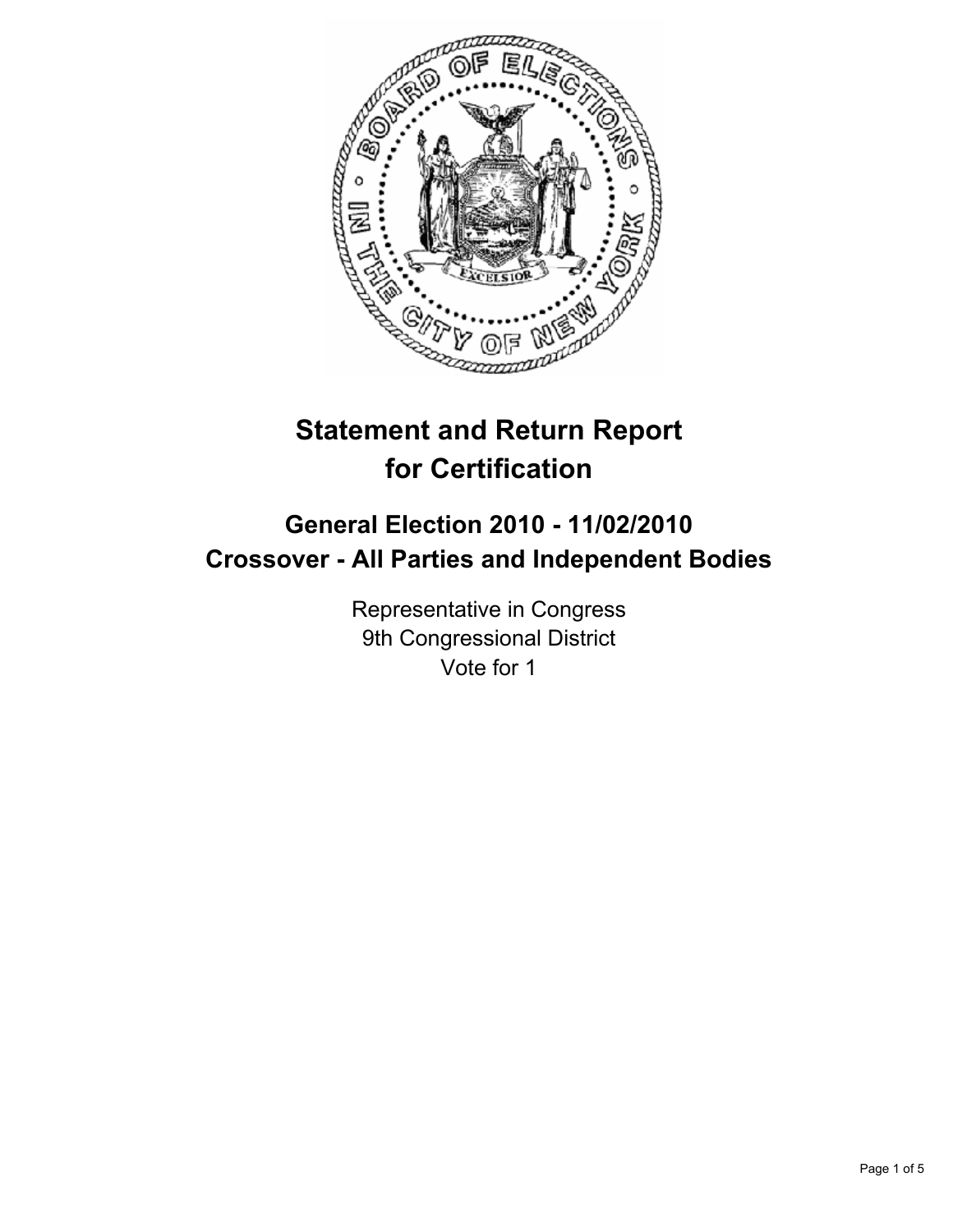

## **Kings County**

| <b>PUBLIC COUNTER</b>               | 33,326         |
|-------------------------------------|----------------|
| <b>EMERGENCY</b>                    | 3              |
| ABSENTEE/MILITARY                   | 926            |
| <b>FEDERAL</b>                      | 170            |
| <b>AFFIDAVIT</b>                    | 393            |
| <b>Total Ballots</b>                | 34,818         |
| ANTHONY D WEINER (DEMOCRATIC)       | 15,448         |
| ROBERT L TURNER (REPUBLICAN)        | 13,828         |
| ANTHONY D WEINER (INDEPENDENCE)     | 747            |
| ROBERT L TURNER (CONSERVATIVE)      | 1,835          |
| ANTHONY D WEINER (WORKING FAMILIES) | 835            |
| D DUCK (WRITE-IN)                   | 1              |
| DAN KASTINAGE (WRITE-IN)            | 1              |
| HOWARD STERN (WRITE-IN)             | 1              |
| J. P ZENGER (WRITE-IN)              | 1              |
| JAMES MILANO (WRITE-IN)             | 1              |
| MELVIN KLIEN (WRITE-IN)             | 1              |
| ROBERT L TURNER VOID (WRITE-IN)     | $\overline{2}$ |
| STEWART MILSTEIN (WRITE-IN)         | 1              |
| YVETTE CLARKE (WRITE-IN)            | 1              |
| <b>Total Votes</b>                  | 32,703         |
| Unrecorded                          | 2.115          |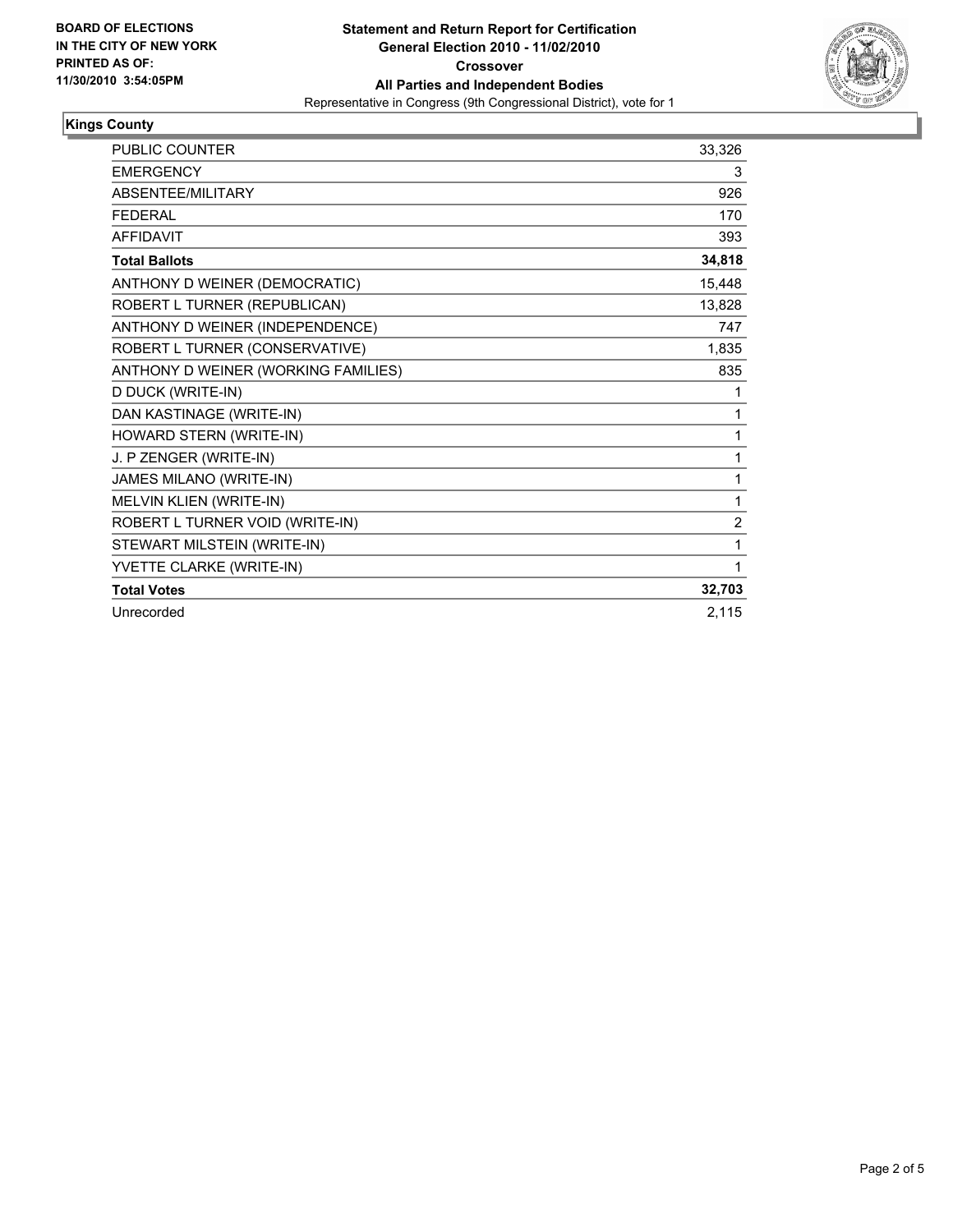

## **Queens County**

| <b>PUBLIC COUNTER</b>               | 78,819                  |
|-------------------------------------|-------------------------|
| EMERGENCY                           | 9                       |
| ABSENTEE/MILITARY                   | 2,349                   |
| <b>FEDERAL</b>                      | 598                     |
| <b>AFFIDAVIT</b>                    | 1,020                   |
| <b>Total Ballots</b>                | 82,795                  |
| ANTHONY D WEINER (DEMOCRATIC)       | 45,431                  |
| ROBERT L TURNER (REPUBLICAN)        | 23,922                  |
| ANTHONY D WEINER (INDEPENDENCE)     | 2,053                   |
| ROBERT L TURNER (CONSERVATIVE)      | 3,544                   |
| ANTHONY D WEINER (WORKING FAMILIES) | 2,497                   |
| ALAN GOLDSTEIN (WRITE-IN)           | 1                       |
| ALAN KIRSCHNER (WRITE-IN)           | 1                       |
| ANDERSON COOPER (WRITE-IN)          | 1                       |
| ANTHONY WEINER (WRITE-IN)           | 2                       |
| <b>BARRY KADIS (WRITE-IN)</b>       | 1                       |
| BILL CLINTON (WRITE-IN)             | 1                       |
| CARL PETERSON (WRITE-IN)            | 1                       |
| CHARLES OBEI (WRITE-IN)             | $\overline{\mathbf{c}}$ |
| DYLAN TATE (WRITE-IN)               | 1                       |
| EDWARD J. SPIOLLI (WRITE-IN)        | 1                       |
| GEOFF COLDWATCH (WRITE-IN)          | 1                       |
| HOWIE HAWKINS (WRITE-IN)            | 1                       |
| JEFFREY FEDER (WRITE-IN)            | 1                       |
| JIMMY MCMILLAN (WRITE-IN)           | 1                       |
| JOSEPH QUINTONA (WRITE-IN)          | 1                       |
| KEVIN BOYLE (WRITE-IN)              | 4                       |
| LARRY KING (WRITE-IN)               | 1                       |
| LORD VOLDEMORT (WRITE-IN)           | 1                       |
| MAE BRACHMAN (WRITE-IN)             | 1                       |
| MATTHEW FESTER (WRITE-IN)           | 1                       |
| MELINDA KATZ (WRITE-IN)             | 1                       |
| MICKEY MOUSE (WRITE-IN)             | 3                       |
| MONICA WEISS (WRITE-IN)             | $\mathbf{1}$            |
| NO NAME (WRITE-IN)                  | 18                      |
| RICHARD O'CONNELL (WRITE-IN)        | 1                       |
| ROBERT TURNER (WRITE-IN)            | 1                       |
| ROGER CALLN (WRITE-IN)              | 1                       |
| TONY AVELLA (WRITE-IN)              | 2                       |
| VINCENT TABONE (WRITE-IN)           | 1                       |
| WILLIAM J. MILLS JR. (WRITE-IN)     | 1                       |
| <b>Total Votes</b>                  | 77,502                  |
| Unrecorded                          | 5,293                   |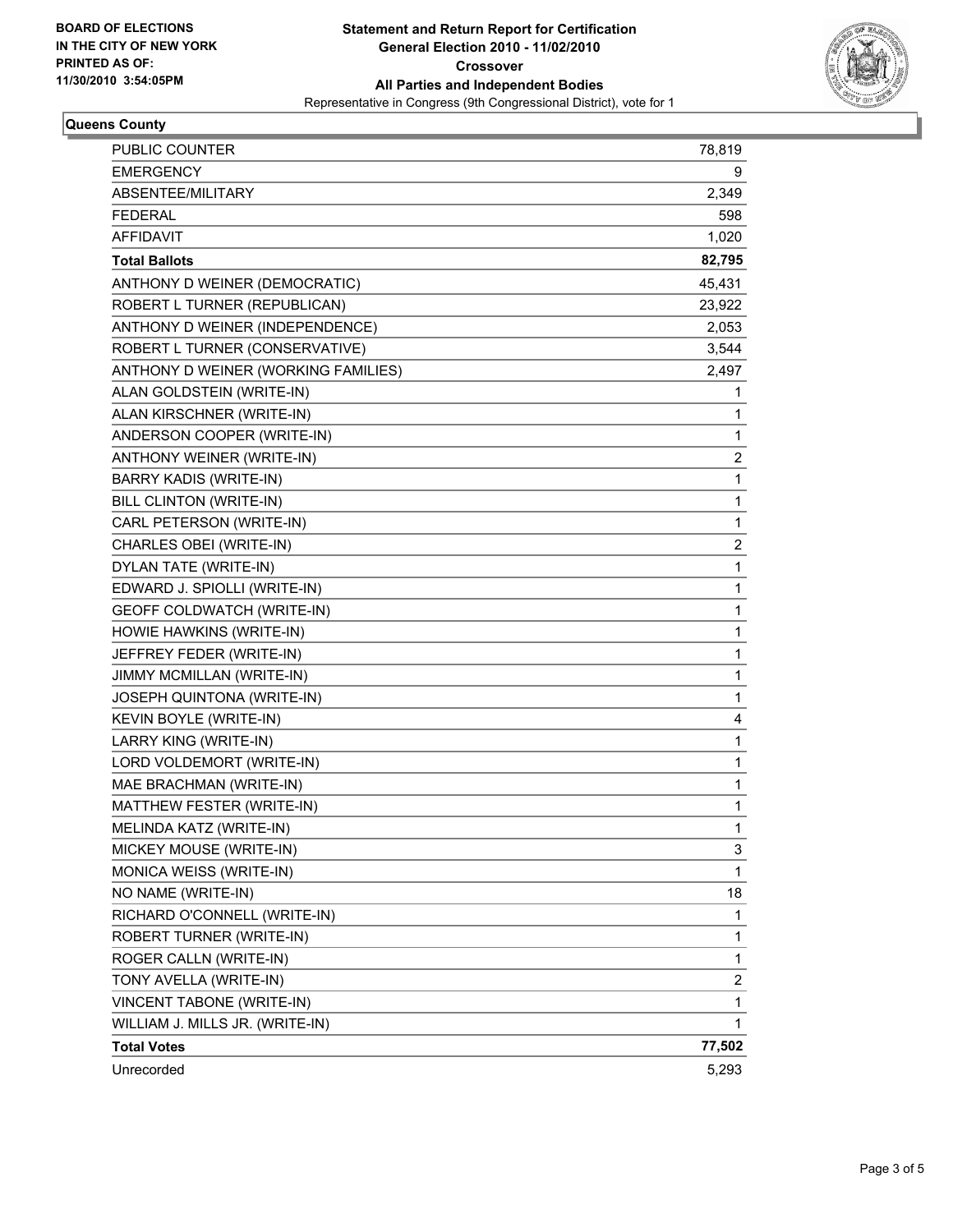

## **Total for Representative in Congress (9th Congressional District)**

| <b>PUBLIC COUNTER</b>               | 112,145 |
|-------------------------------------|---------|
| <b>EMERGENCY</b>                    | 12      |
| ABSENTEE/MILITARY                   | 3,275   |
| <b>FEDERAL</b>                      | 768     |
| <b>AFFIDAVIT</b>                    | 1,413   |
| <b>Total Ballots</b>                | 117,613 |
| ANTHONY D WEINER (DEMOCRATIC)       | 60,879  |
| ROBERT L TURNER (REPUBLICAN)        | 37,750  |
| ANTHONY D WEINER (INDEPENDENCE)     | 2,800   |
| ROBERT L TURNER (CONSERVATIVE)      | 5,379   |
| ANTHONY D WEINER (WORKING FAMILIES) | 3,332   |
| ALAN GOLDSTEIN (WRITE-IN)           | 1       |
| ALAN KIRSCHNER (WRITE-IN)           | 1       |
| ANDERSON COOPER (WRITE-IN)          | 1       |
| ANTHONY WEINER (WRITE-IN)           | 2       |
| <b>BARRY KADIS (WRITE-IN)</b>       | 1       |
| <b>BILL CLINTON (WRITE-IN)</b>      | 1       |
| CARL PETERSON (WRITE-IN)            | 1       |
| CHARLES OBEI (WRITE-IN)             | 2       |
| D DUCK (WRITE-IN)                   | 1       |
| DAN KASTINAGE (WRITE-IN)            | 1       |
| DYLAN TATE (WRITE-IN)               | 1       |
| EDWARD J. SPIOLLI (WRITE-IN)        | 1       |
| GEOFF COLDWATCH (WRITE-IN)          | 1       |
| HOWARD STERN (WRITE-IN)             | 1       |
| HOWIE HAWKINS (WRITE-IN)            | 1       |
| J. P ZENGER (WRITE-IN)              | 1       |
| JAMES MILANO (WRITE-IN)             | 1       |
| JEFFREY FEDER (WRITE-IN)            | 1       |
| <b>JIMMY MCMILLAN (WRITE-IN)</b>    | 1       |
| JOSEPH QUINTONA (WRITE-IN)          | 1       |
| <b>KEVIN BOYLE (WRITE-IN)</b>       | 4       |
| LARRY KING (WRITE-IN)               | 1       |
| LORD VOLDEMORT (WRITE-IN)           | 1       |
| MAE BRACHMAN (WRITE-IN)             | 1       |
| MATTHEW FESTER (WRITE-IN)           | 1       |
| MELINDA KATZ (WRITE-IN)             | 1       |
| MELVIN KLIEN (WRITE-IN)             | 1       |
| MICKEY MOUSE (WRITE-IN)             | 3       |
| MONICA WEISS (WRITE-IN)             | 1       |
| NO NAME (WRITE-IN)                  | 18      |
| RICHARD O'CONNELL (WRITE-IN)        | 1       |
| ROBERT L TURNER VOID (WRITE-IN)     | 2       |
| ROBERT TURNER (WRITE-IN)            | 1       |
| ROGER CALLN (WRITE-IN)              | 1       |
| STEWART MILSTEIN (WRITE-IN)         | 1       |